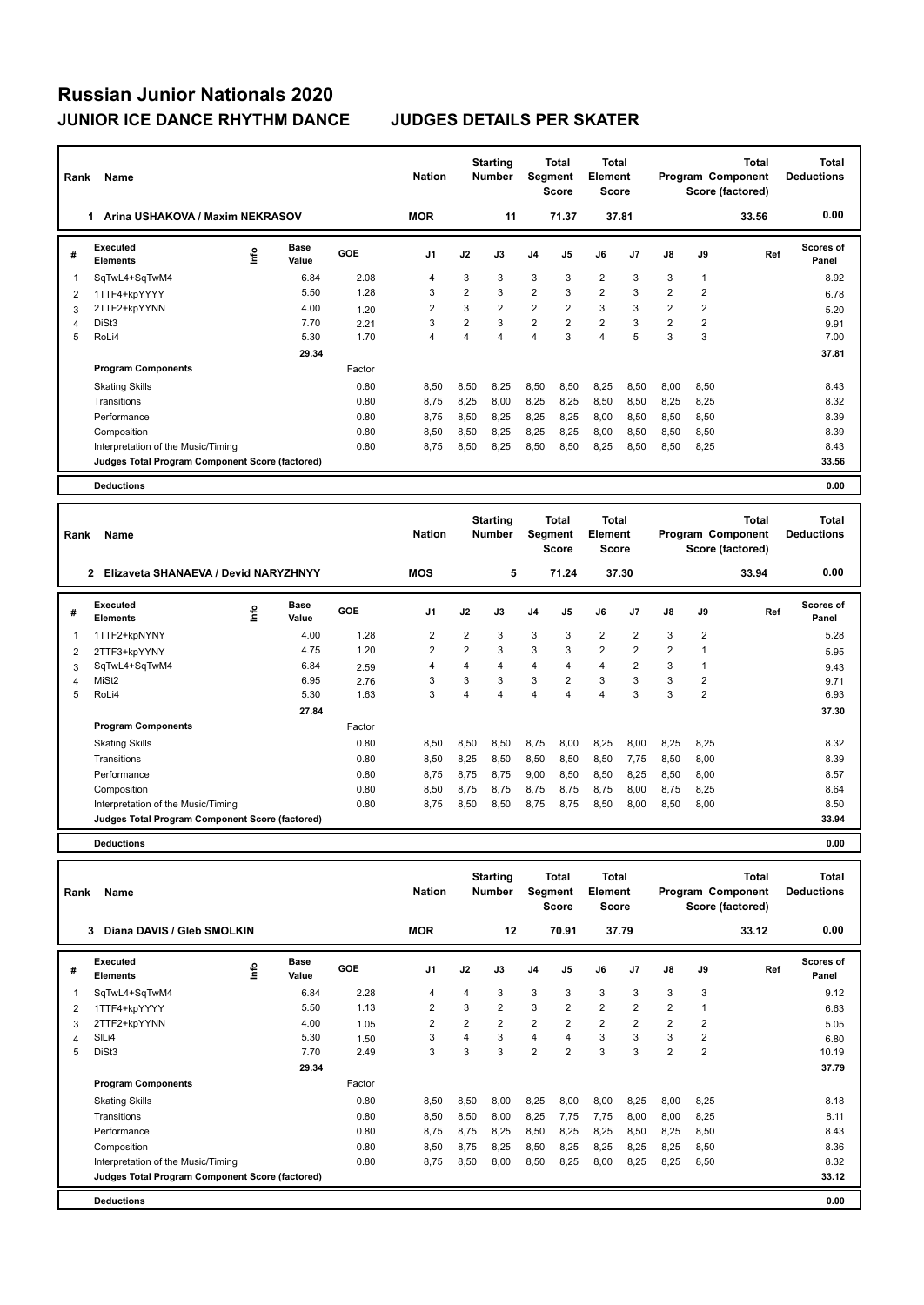| Rank           | Name                                            |    |                      |         | <b>Nation</b>  |                | <b>Starting</b><br><b>Number</b> | Segment        | Total<br><b>Score</b> | <b>Total</b><br>Element<br><b>Score</b> |                |                |                | <b>Total</b><br>Program Component<br>Score (factored) | Total<br><b>Deductions</b> |
|----------------|-------------------------------------------------|----|----------------------|---------|----------------|----------------|----------------------------------|----------------|-----------------------|-----------------------------------------|----------------|----------------|----------------|-------------------------------------------------------|----------------------------|
|                | 4 Elizaveta KHUDAIBERDIEVA / Andrey FILATOV     |    |                      |         | <b>MOR</b>     |                | 1                                |                | 66.16                 |                                         | 34.45          |                |                | 32.71                                                 | $-1.00$                    |
| #              | Executed<br><b>Elements</b>                     | ۴ů | <b>Base</b><br>Value | GOE     | J <sub>1</sub> | J2             | J3                               | J <sub>4</sub> | J <sub>5</sub>        | J6                                      | J <sub>7</sub> | $\mathsf{J}8$  | J9             | Ref                                                   | <b>Scores of</b><br>Panel  |
| 1              | 1TTF4+kpYYYY                                    |    | 5.50                 | 1.28    | $\overline{2}$ | $\overline{2}$ | 3                                | $\overline{2}$ | $\overline{2}$        | $\overline{2}$                          | 3              | 3              | 3              |                                                       | 6.78                       |
| $\overline{2}$ | 2TTF3+kpYYNY                                    |    | 4.75                 | 1.28    | $\overline{2}$ | 3              | 3                                | $\overline{2}$ | 3                     | 3                                       | 2              | $\overline{2}$ | $\overline{2}$ |                                                       | 6.03                       |
| 3              | SILi4                                           |    | 5.30                 | 1.31    | $\overline{2}$ | 3              | 3                                | 3              | $\overline{2}$        | 3                                       | 3              | 3              | 3              |                                                       | 6.61                       |
| 4              | SqTwL4+SqTwM3                                   | F  | 6.47                 | $-1.77$ | $-3$           | $-3$           | $-2$                             | $-3$           | $-2$                  | $-2$                                    | $-2$           | $-2$           | $-3$           |                                                       | 4.70                       |
| 5              | MiSt <sub>3</sub>                               |    | 7.70                 | 2.63    | $\overline{2}$ | $\overline{2}$ | 3                                | 1              | 3                     | 3                                       | 3              | 3              | 3              |                                                       | 10.33                      |
|                |                                                 |    | 29.72                |         |                |                |                                  |                |                       |                                         |                |                |                |                                                       | 34.45                      |
|                | <b>Program Components</b>                       |    |                      | Factor  |                |                |                                  |                |                       |                                         |                |                |                |                                                       |                            |
|                | <b>Skating Skills</b>                           |    |                      | 0.80    | 8,25           | 8,25           | 8.25                             | 8,25           | 8,00                  | 8,25                                    | 8,25           | 8,25           | 8,00           |                                                       | 8.21                       |
|                | Transitions                                     |    |                      | 0.80    | 8.25           | 8,25           | 8,00                             | 8,00           | 8,25                  | 8,00                                    | 8,25           | 8,25           | 8,25           |                                                       | 8.18                       |
|                | Performance                                     |    |                      | 0.80    | 8.00           | 8,00           | 8.00                             | 7,75           | 8.00                  | 7.75                                    | 8,00           | 8.00           | 8.00           |                                                       | 7.96                       |
|                | Composition                                     |    |                      | 0.80    | 8.25           | 8,50           | 8.50                             | 8,25           | 8,25                  | 8,25                                    | 8,25           | 8.25           | 8,25           |                                                       | 8.29                       |
|                | Interpretation of the Music/Timing              |    |                      | 0.80    | 8.50           | 8,25           | 8.25                             | 8,25           | 8,25                  | 8.00                                    | 8,25           | 8.50           | 8,00           |                                                       | 8.25                       |
|                | Judges Total Program Component Score (factored) |    |                      |         |                |                |                                  |                |                       |                                         |                |                |                |                                                       | 32.71                      |
|                | <b>Deductions</b>                               |    | Falls:               | $-1.00$ |                |                |                                  |                |                       |                                         |                |                |                |                                                       | $-1.00$                    |

F Fall

| Rank | Name                                               | <b>Nation</b> |                      | <b>Starting</b><br><b>Number</b> | Segment        | <b>Total</b><br><b>Score</b> | <b>Total</b><br>Element<br><b>Score</b> |                         |                |                | <b>Total</b><br>Program Component<br>Score (factored) | <b>Total</b><br><b>Deductions</b> |                |       |                           |
|------|----------------------------------------------------|---------------|----------------------|----------------------------------|----------------|------------------------------|-----------------------------------------|-------------------------|----------------|----------------|-------------------------------------------------------|-----------------------------------|----------------|-------|---------------------------|
|      | Ekaterina KATASHINSKAIA / Aleksandr VASKOVICH<br>5 |               |                      |                                  | <b>MOR</b>     |                              | 6                                       |                         | 65.58          |                | 34.98                                                 |                                   |                | 30.60 | 0.00                      |
| #    | Executed<br><b>Elements</b>                        | ۴٥            | <b>Base</b><br>Value | GOE                              | J <sub>1</sub> | J2                           | J3                                      | J <sub>4</sub>          | J <sub>5</sub> | J6             | J7                                                    | J8                                | J9             | Ref   | <b>Scores of</b><br>Panel |
| 1    | SILi4                                              |               | 5.30                 | 1.31                             | 3              | 3                            | 3                                       | $\overline{2}$          | 3              | 3              | 3                                                     | 3                                 | $\overline{2}$ |       | 6.61                      |
| 2    | 1TTF2+kpYNYN                                       |               | 4.00                 | 0.83                             | $\overline{2}$ |                              | $\overline{2}$                          | $\overline{2}$          | $\overline{1}$ | $\mathbf{1}$   | $\overline{2}$                                        | $\overline{2}$                    | $\overline{1}$ |       | 4.83                      |
| 3    | 2TTF3+kpYYYN                                       |               | 4.75                 | 0.75                             | 1              | 0                            |                                         | $\overline{\mathbf{c}}$ | 2              | 2              | 2                                                     | 1                                 |                |       | 5.50                      |
| 4    | SqTwL4+SqTwM4                                      |               | 6.84                 | 1.56                             | $\overline{1}$ | 3                            | 3                                       | $\overline{2}$          | $\mathbf{3}$   | $\overline{2}$ | $\mathbf{1}$                                          | $\overline{2}$                    | $\overline{2}$ |       | 8.40                      |
| 5    | DiSt <sub>3</sub>                                  |               | 7.70                 | 1.94                             | $\overline{2}$ | $\overline{2}$               | $\overline{2}$                          | $\overline{2}$          | $\overline{2}$ | 3              | $\overline{2}$                                        | $\overline{2}$                    | $\overline{2}$ |       | 9.64                      |
|      |                                                    |               | 28.59                |                                  |                |                              |                                         |                         |                |                |                                                       |                                   |                |       | 34.98                     |
|      | <b>Program Components</b>                          |               |                      | Factor                           |                |                              |                                         |                         |                |                |                                                       |                                   |                |       |                           |
|      | <b>Skating Skills</b>                              |               |                      | 0.80                             | 7,50           | 7,75                         | 7.75                                    | 7,50                    | 7,50           | 7.75           | 7,25                                                  | 7.50                              | 7,50           |       | 7.57                      |
|      | Transitions                                        |               |                      | 0.80                             | 7,50           | 7,75                         | 7,50                                    | 7,50                    | 7,50           | 7,50           | 7,00                                                  | 7.50                              | 7,50           |       | 7.50                      |
|      | Performance                                        |               |                      | 0.80                             | 7.75           | 8,00                         | 7.75                                    | 8,00                    | 7,50           | 7.75           | 7,25                                                  | 7.75                              | 7.75           |       | 7.75                      |
|      | Composition                                        |               |                      | 0.80                             | 7.75           | 8.25                         | 7.75                                    | 7,50                    | 7,75           | 8,00           | 7,25                                                  | 7.75                              | 7,75           |       | 7.75                      |
|      | Interpretation of the Music/Timing                 |               |                      | 0.80                             | 7,75           | 7,75                         | 7.75                                    | 7,75                    | 7,75           | 7,75           | 7,25                                                  | 7,50                              | 7,50           |       | 7.68                      |
|      | Judges Total Program Component Score (factored)    |               |                      |                                  |                |                              |                                         |                         |                |                |                                                       |                                   |                |       | 30.60                     |
|      | <b>Deductions</b>                                  |               |                      |                                  |                |                              |                                         |                         |                |                |                                                       |                                   |                |       | 0.00                      |

| Rank | Name                                            |      |                      |        | <b>Nation</b>           |                | <b>Starting</b><br><b>Number</b> | Segment        | <b>Total</b><br><b>Score</b> | <b>Total</b><br>Element<br><b>Score</b> |                |                |                | <b>Total</b><br>Program Component<br>Score (factored) | <b>Total</b><br><b>Deductions</b> |
|------|-------------------------------------------------|------|----------------------|--------|-------------------------|----------------|----------------------------------|----------------|------------------------------|-----------------------------------------|----------------|----------------|----------------|-------------------------------------------------------|-----------------------------------|
|      | Sofya TYUTYUNINA / Alexander SHUSTITSKIY<br>6.  |      |                      |        | <b>MOS</b>              |                | 15                               |                | 63.91                        |                                         | 32.90          |                |                | 31.01                                                 | 0.00                              |
| #    | Executed<br><b>Elements</b>                     | lnfo | <b>Base</b><br>Value | GOE    | J <sub>1</sub>          | J2             | J3                               | J <sub>4</sub> | J <sub>5</sub>               | J6                                      | J <sub>7</sub> | J8             | J9             | Ref                                                   | Scores of<br>Panel                |
| 1    | SqTwL2+SqTwM4                                   |      | 6.09                 | 0.31   | 0                       | $\overline{2}$ | 1                                | $\mathbf{1}$   | 0                            | $-1$                                    | 0              | $\mathbf{1}$   | $\mathbf 0$    |                                                       | 6.40                              |
| 2    | 1TTF2+kpYNNY                                    |      | 4.00                 | 1.05   | 2                       | $\overline{2}$ | $\overline{2}$                   | 3              | $\overline{2}$               | $\overline{2}$                          | $\overline{2}$ | $\overline{2}$ | $\overline{1}$ |                                                       | 5.05                              |
| 3    | 2TTF3+kpYYYN                                    |      | 4.75                 | 0.98   | 2                       | $\overline{2}$ | $\overline{2}$                   | $\overline{2}$ | $\overline{2}$               | 1                                       | $\overline{2}$ | $\overline{2}$ | 1              |                                                       | 5.73                              |
| 4    | DiSt <sub>2</sub>                               |      | 6.95                 | 2.49   | $\overline{\mathbf{c}}$ | 2              | 3                                | $\overline{4}$ | 3                            | 3                                       | 3              | $\overline{2}$ | $\mathbf{1}$   |                                                       | 9.44                              |
| 5    | RoLi4                                           |      | 5.30                 | 0.98   | 1                       | $\overline{2}$ | 3                                | 3              | $\overline{2}$               | $\overline{2}$                          | 3              | $\overline{2}$ | $\overline{1}$ |                                                       | 6.28                              |
|      |                                                 |      | 27.09                |        |                         |                |                                  |                |                              |                                         |                |                |                |                                                       | 32.90                             |
|      | <b>Program Components</b>                       |      |                      | Factor |                         |                |                                  |                |                              |                                         |                |                |                |                                                       |                                   |
|      | <b>Skating Skills</b>                           |      |                      | 0.80   | 7.75                    | 7.75           | 8.00                             | 8,25           | 7.75                         | 7.75                                    | 7,50           | 7.75           | 7.25           |                                                       | 7.75                              |
|      | Transitions                                     |      |                      | 0.80   | 7.75                    | 7,50           | 7.75                             | 8,00           | 7,75                         | 7.50                                    | 7,25           | 7.75           | 7.00           |                                                       | 7.61                              |
|      | Performance                                     |      |                      | 0.80   | 7,50                    | 7,75           | 7.75                             | 8,25           | 7,75                         | 7,75                                    | 7,50           | 8,00           | 7.00           |                                                       | 7.71                              |
|      | Composition                                     |      |                      | 0.80   | 7.75                    | 7,75           | 8,00                             | 8,75           | 8,00                         | 7,75                                    | 7,75           | 8.00           | 7.25           |                                                       | 7.86                              |
|      | Interpretation of the Music/Timing              |      |                      | 0.80   | 8.00                    | 7,75           | 7.75                             | 8,50           | 8.00                         | 7.75                                    | 7.75           | 7.75           | 7.00           |                                                       | 7.82                              |
|      | Judges Total Program Component Score (factored) |      |                      |        |                         |                |                                  |                |                              |                                         |                |                |                |                                                       | 31.01                             |
|      | <b>Deductions</b>                               |      |                      |        |                         |                |                                  |                |                              |                                         |                |                |                |                                                       | 0.00                              |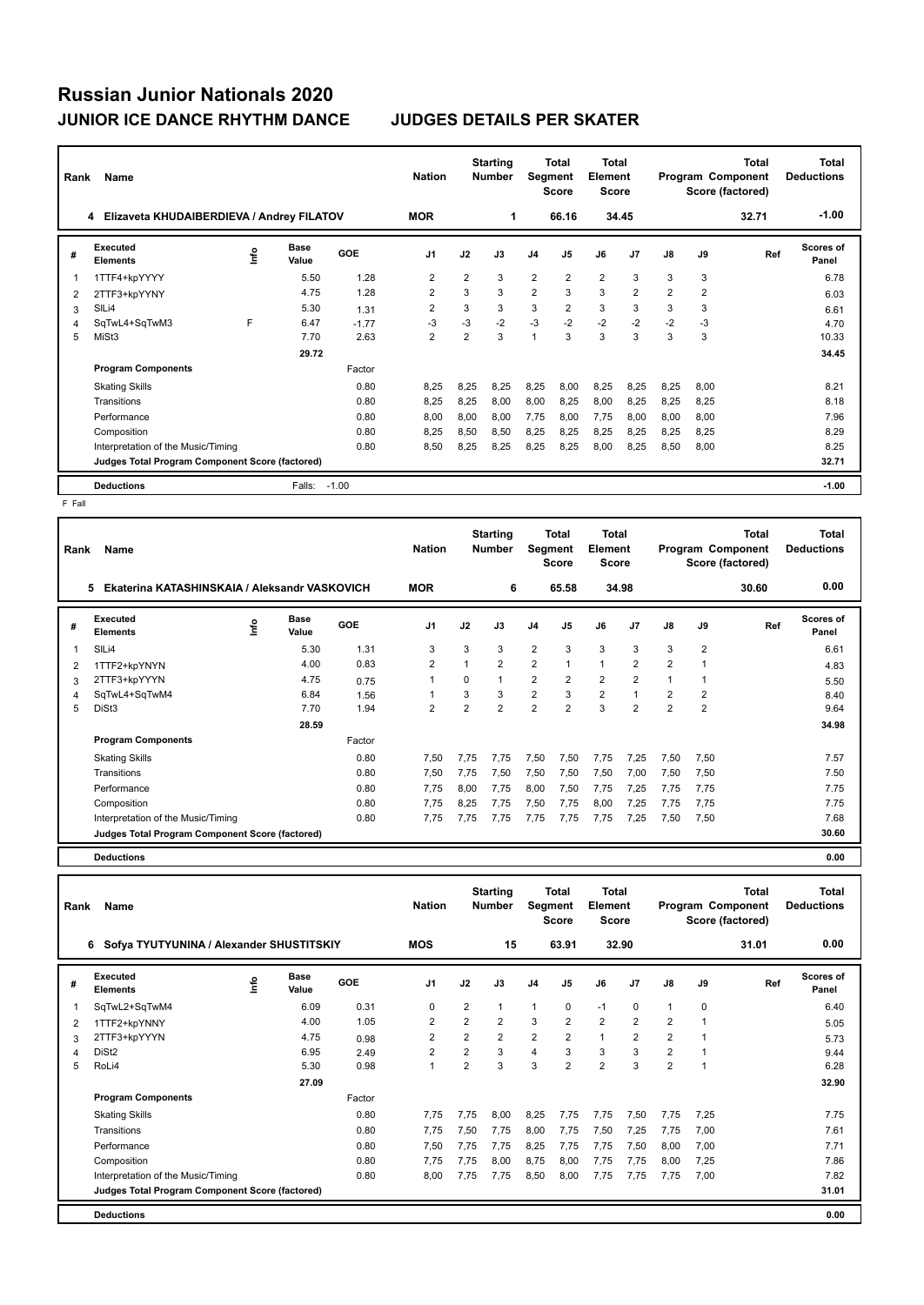| Rank | Name                                            |      |                      |        | <b>Nation</b>  |                | <b>Starting</b><br><b>Number</b> |                | <b>Total</b><br>Segment<br><b>Score</b> | <b>Total</b><br>Element<br><b>Score</b> |                |                |                | <b>Total</b><br>Program Component<br>Score (factored) | <b>Total</b><br><b>Deductions</b> |
|------|-------------------------------------------------|------|----------------------|--------|----------------|----------------|----------------------------------|----------------|-----------------------------------------|-----------------------------------------|----------------|----------------|----------------|-------------------------------------------------------|-----------------------------------|
|      | 7 Sofia ALEKSOVA / Ilia VLADIMIROV              |      |                      |        | <b>SPB</b>     |                | 9                                |                | 61.86                                   | 33.70                                   |                |                |                | 28.16                                                 | 0.00                              |
| #    | Executed<br><b>Elements</b>                     | ١nf٥ | <b>Base</b><br>Value | GOE    | J <sub>1</sub> | J2             | J3                               | J <sub>4</sub> | J <sub>5</sub>                          | J6                                      | J7             | J8             | J9             | Ref                                                   | <b>Scores of</b><br>Panel         |
| 1    | SqTwL4+SqTwM4                                   |      | 6.84                 | 1.56   | $\overline{2}$ | $\overline{2}$ | $\overline{2}$                   | $\overline{2}$ | 3                                       | $\overline{2}$                          | 3              | $\overline{2}$ | $\overline{2}$ |                                                       | 8.40                              |
| 2    | 1TTF3+kpYYNY                                    |      | 4.75                 | 0.45   | $\overline{1}$ | $\mathbf{1}$   | $\mathbf{1}$                     | $\mathbf{1}$   | $\Omega$                                | 0                                       | $\overline{2}$ | 1              | 1              |                                                       | 5.20                              |
| 3    | 2TTF3+kpYYYN                                    |      | 4.75                 | 0.53   | 1              | $\mathbf{1}$   | 1                                | 2              | $\Omega$                                | $\mathbf{1}$                            | $\mathbf{1}$   | 1              | $\mathbf{1}$   |                                                       | 5.28                              |
| 4    | MiSt <sub>2</sub>                               |      | 6.95                 | 1.52   | 1              | 1              | $\overline{2}$                   | $\overline{2}$ | $\mathbf{1}$                            | $\overline{2}$                          | 3              | 1              | $\overline{2}$ |                                                       | 8.47                              |
| 5    | RoLi4                                           |      | 5.30                 | 1.05   | $\overline{2}$ | 3              | $\overline{2}$                   | $\overline{2}$ | 3                                       | $\overline{2}$                          | 3              | $\overline{2}$ | $\mathbf{1}$   |                                                       | 6.35                              |
|      |                                                 |      | 28.59                |        |                |                |                                  |                |                                         |                                         |                |                |                |                                                       | 33.70                             |
|      | <b>Program Components</b>                       |      |                      | Factor |                |                |                                  |                |                                         |                                         |                |                |                |                                                       |                                   |
|      | <b>Skating Skills</b>                           |      |                      | 0.80   | 7.00           | 7,25           | 6,75                             | 7,25           | 6,50                                    | 6,75                                    | 7,50           | 7,00           | 7,25           |                                                       | 7.04                              |
|      | Transitions                                     |      |                      | 0.80   | 7.00           | 7,00           | 6,50                             | 7,00           | 6,25                                    | 6,50                                    | 7,25           | 6,75           | 7,25           |                                                       | 6.86                              |
|      | Performance                                     |      |                      | 0.80   | 7,25           | 7,25           | 6.75                             | 7,25           | 6,50                                    | 6,75                                    | 7,50           | 6.75           | 7,50           |                                                       | 7.07                              |
|      | Composition                                     |      |                      | 0.80   | 7,00           | 7,50           | 7,00                             | 7,50           | 6,50                                    | 6,50                                    | 7,25           | 7,00           | 7,50           |                                                       | 7.11                              |
|      | Interpretation of the Music/Timing              |      |                      | 0.80   | 7.25           | 7,25           | 6,75                             | 7,50           | 6,50                                    | 6,50                                    | 7,50           | 7,00           | 7,50           |                                                       | 7.11                              |
|      | Judges Total Program Component Score (factored) |      |                      |        |                |                |                                  |                |                                         |                                         |                |                |                |                                                       | 28.16                             |
|      | <b>Deductions</b>                               |      |                      |        |                |                |                                  |                |                                         |                                         |                |                |                |                                                       | 0.00                              |
| Rank | Name                                            |      |                      |        | <b>Nation</b>  |                | <b>Starting</b><br><b>Number</b> |                | <b>Total</b><br>Segment<br><b>Score</b> | <b>Total</b><br>Element<br><b>Score</b> |                |                |                | <b>Total</b><br>Program Component<br>Score (factored) | <b>Total</b><br><b>Deductions</b> |
|      | 8 Olga MAMCHENKOVA / Mark VOLKOV                |      |                      |        | <b>SAM</b>     |                | 7                                |                | 60.77                                   | 31.73                                   |                |                |                | 29.04                                                 | 0.00                              |
| #    | <b>Executed</b><br><b>Elements</b>              | lnfo | Base<br>Value        | GOE    | J <sub>1</sub> | J2             | J3                               | J <sub>4</sub> | J5                                      | J6                                      | J7             | J8             | J9             | Ref                                                   | <b>Scores of</b><br>Panel         |
| 1    | 1TTF2+kpYYNN                                    |      | 4.00                 | 0.45   | $\mathbf 0$    | 1              | 1                                | $\mathbf{1}$   | $\mathbf{1}$                            | $\mathbf{1}$                            | 3              | $\mathbf{1}$   | 0              |                                                       | 4.45                              |
| 2    | 2TTF2+kpYYNN                                    |      | 4.00                 | 0.23   | $\mathbf{1}$   | $\Omega$       | $\Omega$                         | 0              | $\mathbf{1}$                            | $\Omega$                                | $\overline{2}$ |                | $\Omega$       |                                                       | 4.23                              |
| s.   | SaTwl 4+SaTwM4                                  |      | 6.84                 | 1 25   | 3              | 2              | 2                                | 2              | $\mathcal{P}$                           | 1                                       | 2              | 1              | $\Omega$       |                                                       | 8.09                              |

| z  | 211F2+KDYYNN                                    | 4.UU  | U.ZJ   |      | v    | v              | υ    |                | J.             |      |      | v              | 4.23  |
|----|-------------------------------------------------|-------|--------|------|------|----------------|------|----------------|----------------|------|------|----------------|-------|
| 3  | SqTwL4+SqTwM4                                   | 6.84  | 1.25   | 3    | 2    | $\overline{2}$ | 2    | $\overline{2}$ |                | 2    |      | 0              | 8.09  |
| 4  | MiSt <sub>2</sub>                               | 6.95  | 1.66   | 2    | 2    |                |      | 3              | $\overline{2}$ | 3    |      | 0              | 8.61  |
| 5. | RoLi4                                           | 5.30  | 1.05   | 2    | 2    | $\overline{2}$ | 3    | $\overline{2}$ | 3              | 4    | 2    | $\overline{2}$ | 6.35  |
|    |                                                 | 27.09 |        |      |      |                |      |                |                |      |      |                | 31.73 |
|    | <b>Program Components</b>                       |       | Factor |      |      |                |      |                |                |      |      |                |       |
|    | <b>Skating Skills</b>                           |       | 0.80   | 7.25 | 7.50 | 7.25           | 7,25 | 7,50           | 7,25           | 7.75 | 7,25 | 6,25           | 7.32  |
|    | Transitions                                     |       | 0.80   | 7,25 | 7.25 | 7,00           | 7,00 | 7,25           | 7,00           | 7,50 | 7,00 | 6,50           | 7.11  |
|    | Performance                                     |       | 0.80   | 7,50 | 7.50 | 7.25           | 6,75 | 7,75           | 7,50           | 8,00 | 7.00 | 6,25           | 7.32  |
|    | Composition                                     |       | 0.80   | 7,50 | 7,50 | 7.00           | 7,00 | 7,50           | 7,25           | 7,75 | 7,25 | 6,25           | 7.29  |
|    | Interpretation of the Music/Timing              |       | 0.80   | 7,50 | 7,50 | 7.00           | 7,00 | 7,50           | 7,25           | 7,75 | 7,00 | 6,50           | 7.25  |
|    | Judges Total Program Component Score (factored) |       |        |      |      |                |      |                |                |      |      |                | 29.04 |

**Deductions 0.00**

| Rank | Name                                            |   | <b>Nation</b>        |        | <b>Starting</b><br><b>Number</b> | <b>Segment</b> | Total<br><b>Score</b> | <b>Total</b><br>Element<br><b>Score</b> |                |                |                | Total<br>Program Component<br>Score (factored) | <b>Total</b><br><b>Deductions</b> |       |                    |
|------|-------------------------------------------------|---|----------------------|--------|----------------------------------|----------------|-----------------------|-----------------------------------------|----------------|----------------|----------------|------------------------------------------------|-----------------------------------|-------|--------------------|
|      | Sofia LEONTEVA / Daniil GORELKIN<br>9           |   |                      |        | <b>MOS</b>                       |                | $\overline{2}$        |                                         | 60.38          |                | 31.24          |                                                |                                   | 29.14 | 0.00               |
| #    | Executed<br><b>Elements</b>                     | e | <b>Base</b><br>Value | GOE    | J <sub>1</sub>                   | J2             | J3                    | J <sub>4</sub>                          | J <sub>5</sub> | J6             | J7             | J8                                             | J9                                | Ref   | Scores of<br>Panel |
|      | SqTwL3+SqTwM4                                   |   | 6.47                 | 1.67   | $\overline{2}$                   | 3              | 3                     | $\overline{2}$                          | $\overline{2}$ | $\overline{2}$ | 3              | $\overline{2}$                                 | $\overline{2}$                    |       | 8.14               |
| 2    | 1TTF1+kpYNNN                                    |   | 3.50                 | 0.53   | -1                               |                | $\mathbf{1}$          | $\overline{2}$                          | $\mathbf 0$    | $\mathbf{1}$   | $\mathbf 1$    |                                                | 1                                 |       | 4.03               |
| 3    | 2TTF2+kpYYNN                                    |   | 4.00                 | 0.53   |                                  |                | $\mathbf{1}$          | $\mathbf{1}$                            | 1              | $\mathbf{1}$   | 1              |                                                |                                   |       | 4.53               |
| 4    | SILi4                                           |   | 5.30                 | 1.18   | $\overline{2}$                   | 3              | 3                     | $\overline{2}$                          | 3              | $\overline{2}$ | 3              | 3                                              | $\overline{2}$                    |       | 6.48               |
| 5    | MiSt <sub>2</sub>                               |   | 6.95                 | 1.11   | $\mathbf{1}$                     | 1              | $\overline{2}$        | 0                                       | 1              | $\mathbf{1}$   | $\overline{2}$ |                                                | $\mathbf{1}$                      |       | 8.06               |
|      |                                                 |   | 26.22                |        |                                  |                |                       |                                         |                |                |                |                                                |                                   |       | 31.24              |
|      | <b>Program Components</b>                       |   |                      | Factor |                                  |                |                       |                                         |                |                |                |                                                |                                   |       |                    |
|      | <b>Skating Skills</b>                           |   |                      | 0.80   | 7.25                             | 7,50           | 7.25                  | 7,50                                    | 6.75           | 7,00           | 7,25           | 7.25                                           | 7.25                              |       | 7.25               |
|      | Transitions                                     |   |                      | 0.80   | 7,25                             | 7,25           | 7.25                  | 7,25                                    | 7,00           | 7,00           | 7,00           | 7,25                                           | 7,25                              |       | 7.18               |
|      | Performance                                     |   |                      | 0.80   | 7.25                             | 7,25           | 7,50                  | 7,75                                    | 6,75           | 7,25           | 7,50           | 7,50                                           | 7,25                              |       | 7.36               |
|      | Composition                                     |   |                      | 0.80   | 7,50                             | 7,50           | 7,50                  | 7,75                                    | 7,00           | 7,25           | 7,25           | 7,50                                           | 7,50                              |       | 7.43               |
|      | Interpretation of the Music/Timing              |   |                      | 0.80   | 7,25                             | 7,25           | 7,25                  | 7,50                                    | 7,00           | 7,00           | 7,25           | 7,25                                           | 7,25                              |       | 7.21               |
|      | Judges Total Program Component Score (factored) |   |                      |        |                                  |                |                       |                                         |                |                |                |                                                |                                   |       | 29.14              |
|      | <b>Deductions</b>                               |   |                      |        |                                  |                |                       |                                         |                |                |                |                                                |                                   |       | 0.00               |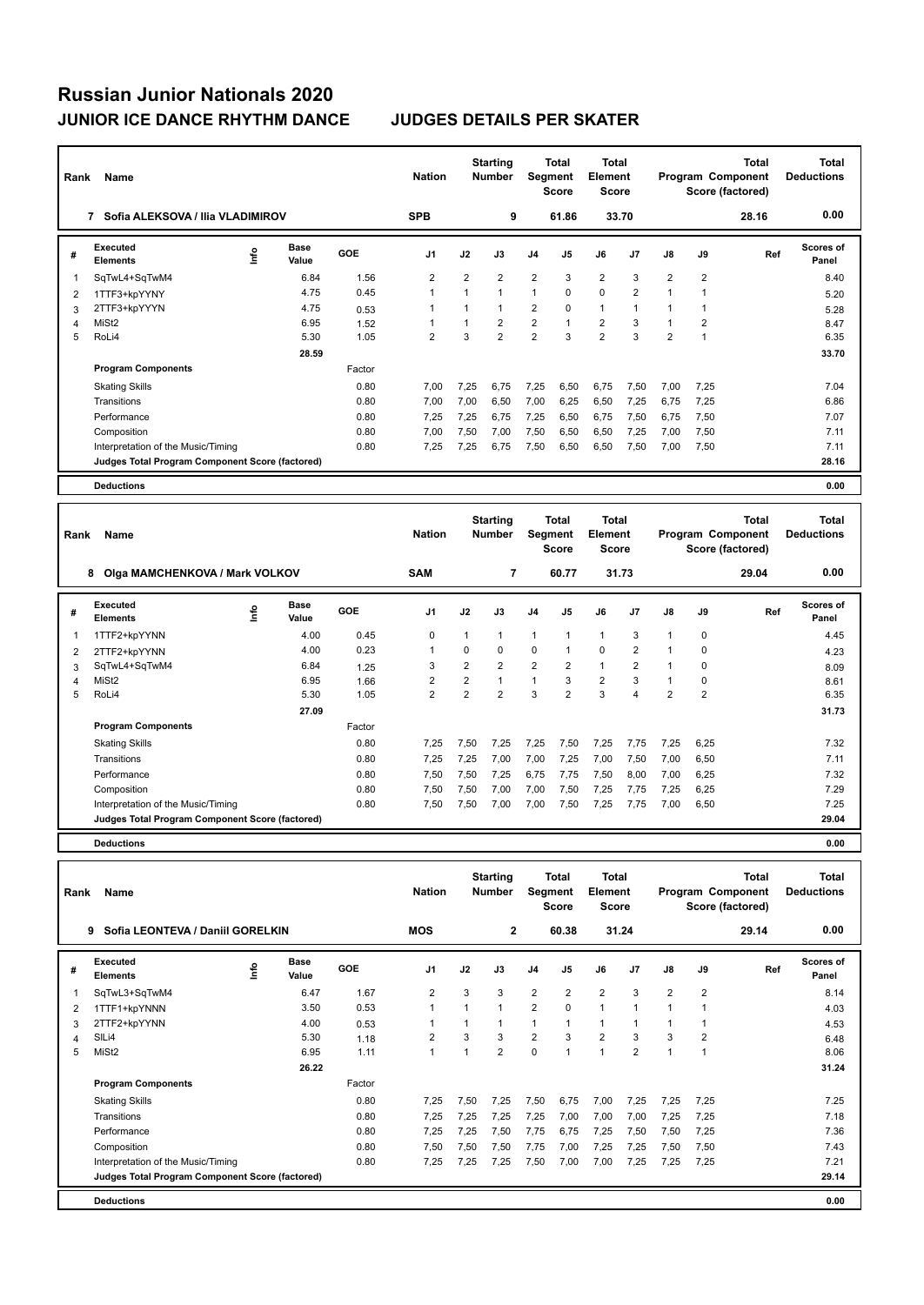| Rank                    | Name                                            |    | <b>Nation</b>        |        | <b>Starting</b><br>Number | <b>Segment</b> | <b>Total</b><br><b>Score</b> | <b>Total</b><br>Element<br><b>Score</b> |                              |                                         | Program Component<br>Score (factored) | <b>Total</b>   | <b>Total</b><br><b>Deductions</b>     |              |                                   |
|-------------------------|-------------------------------------------------|----|----------------------|--------|---------------------------|----------------|------------------------------|-----------------------------------------|------------------------------|-----------------------------------------|---------------------------------------|----------------|---------------------------------------|--------------|-----------------------------------|
|                         | 10 Vasilisa KAGANOVSKAIA / Valery ANGELOPOL     |    |                      |        | <b>MOS</b>                |                | 16                           |                                         | 57.96                        | 30.08                                   |                                       |                |                                       | 27.88        | 0.00                              |
| #                       | <b>Executed</b><br><b>Elements</b>              | ۴ů | Base<br>Value        | GOE    | J <sub>1</sub>            | J2             | J3                           | J4                                      | J5                           | J6                                      | J <sub>7</sub>                        | J8             | J9                                    | Ref          | Scores of<br>Panel                |
| 1                       | SqTwL4+SqTwM4                                   |    | 6.84                 | 1.56   | $\overline{2}$            | $\overline{2}$ | 3                            | $\overline{2}$                          | 2                            | $\overline{2}$                          | 3                                     | $\overline{2}$ | 1                                     |              | 8.40                              |
| 2                       | 1TTF1+kpYNNN                                    |    | 3.50                 | 0.45   | $\overline{1}$            | 1              | $\mathbf{1}$                 | 0                                       | 1                            | $\mathbf{0}$                            | $\overline{1}$                        | 1              | 1                                     |              | 3.95                              |
| 3                       | 2TTFB+kpNNNN                                    |    | 2.50                 | 0.33   | $\Omega$                  | 0              | $\mathbf{1}$                 | 1                                       | 1                            | 1                                       | $\overline{1}$                        | 1              | 1                                     |              | 2.83                              |
| $\overline{\mathbf{4}}$ | MiSt <sub>2</sub>                               |    | 6.95                 | 1.80   | $\overline{2}$            | 1              | $\overline{2}$               | 1                                       | 2                            | $\overline{2}$                          | $\overline{2}$                        | $\overline{2}$ | $\overline{2}$                        |              | 8.75                              |
| 5                       | RoLi4                                           |    | 5.30                 | 0.85   | $\mathbf{1}$              | 1              | $\overline{2}$               | $\overline{2}$                          | $\overline{2}$               | $\overline{2}$                          | 3                                     | $\overline{2}$ | $\overline{2}$                        |              | 6.15                              |
|                         |                                                 |    | 25.09                |        |                           |                |                              |                                         |                              |                                         |                                       |                |                                       |              | 30.08                             |
|                         | <b>Program Components</b>                       |    |                      | Factor |                           |                |                              |                                         |                              |                                         |                                       |                |                                       |              |                                   |
|                         | <b>Skating Skills</b>                           |    |                      | 0.80   | 6.75                      | 6.75           | 7.00                         | 6,75                                    | 6.75                         | 6.75                                    | 7.00                                  | 7,25           | 7,50                                  |              | 6.89                              |
|                         | Transitions                                     |    |                      | 0.80   | 6,75                      | 6,75           | 6,75                         | 6,50                                    | 6,50                         | 6,50                                    | 6,75                                  | 7,00           | 7,25                                  |              | 6.71                              |
|                         | Performance                                     |    |                      | 0.80   | 7.25                      | 7,00           | 7,00                         | 6,75                                    | 6,75                         | 7,25                                    | 7,25                                  | 7,25           | 7,75                                  |              | 7.11                              |
|                         | Composition                                     |    |                      | 0.80   | 7,00                      | 7,50           | 7,00                         | 6,50                                    | 7,00                         | 7,25                                    | 7,00                                  | 7,50           | 7,25                                  |              | 7.14                              |
|                         | Interpretation of the Music/Timing              |    |                      | 0.80   | 7.00                      | 7,00           | 7.00                         | 6,75                                    | 6,75                         | 7,00                                    | 7,00                                  | 7.25           | 7,50                                  |              | 7.00                              |
|                         | Judges Total Program Component Score (factored) |    |                      |        |                           |                |                              |                                         |                              |                                         |                                       |                |                                       |              | 27.88                             |
|                         |                                                 |    |                      |        |                           |                |                              |                                         |                              |                                         |                                       |                |                                       |              |                                   |
|                         | <b>Deductions</b>                               |    |                      |        |                           |                |                              |                                         |                              |                                         |                                       |                |                                       |              | 0.00                              |
|                         |                                                 |    |                      |        |                           |                |                              |                                         |                              |                                         |                                       |                |                                       |              |                                   |
| Rank                    | Name                                            |    |                      |        | <b>Nation</b>             |                | <b>Starting</b><br>Number    | Segment                                 | <b>Total</b><br><b>Score</b> | <b>Total</b><br>Element<br><b>Score</b> |                                       |                | Program Component<br>Score (factored) | <b>Total</b> | <b>Total</b><br><b>Deductions</b> |
| 11                      | Margarita SVISTUNOVA / Dmitrii STUDENIKIN       |    |                      |        | <b>ORN</b>                |                | 3                            |                                         | 57.33                        | 30.31                                   |                                       |                |                                       | 27.02        | 0.00                              |
| #                       | <b>Executed</b><br><b>Elements</b>              | ١m | <b>Base</b><br>Value | GOE    | J <sub>1</sub>            | J2             | J3                           | J4                                      | J5                           | J6                                      | J <sub>7</sub>                        | J8             | J9                                    | Ref          | <b>Scores of</b><br>Panel         |
| 1                       | 1TTF3+kpYYNY                                    |    | 4.75                 | 0.30   | $\overline{1}$            | 1              | $\Omega$                     | 1                                       | 1                            | $\mathbf 0$                             | $\overline{2}$                        | 0              | 0                                     |              | 5.05                              |
| 2                       | 2TTFB+kpNNNN                                    |    | 2.50                 | 0.27   | $\overline{1}$            | 1              | $\mathbf 0$                  | 1                                       | 1                            | $\mathbf{1}$                            | $\overline{1}$                        | 0              | 0                                     |              | 2.77                              |
| 3                       | SqTwL4+SqTwM4                                   |    | 6.84                 | 1.04   | $\overline{1}$            | $\overline{2}$ | $\overline{2}$               | $\overline{\mathbf{c}}$                 | 1                            | 1                                       | $\overline{2}$                        | 1              | 0                                     |              | 7.88                              |
| 4                       | MiSt <sub>2</sub>                               |    | 6.95                 | 1.25   | $\mathbf{1}$              | $\overline{2}$ | $\overline{2}$               | $\mathbf{1}$                            | 1                            | $\mathbf{1}$                            | $\overline{2}$                        | $\mathbf{1}$   | $\mathbf{1}$                          |              | 8.20                              |
| 5                       | RoLi4                                           |    | 5.30                 | 1.11   | $\overline{2}$            | 3              | $\overline{2}$               | 3                                       | 3                            | $\overline{2}$                          | 3                                     | $\overline{2}$ | $\overline{2}$                        |              | 6.41                              |
|                         |                                                 |    | 26.34                |        |                           |                |                              |                                         |                              |                                         |                                       |                |                                       |              | 30.31                             |
|                         | <b>Program Components</b>                       |    |                      | Factor |                           |                |                              |                                         |                              |                                         |                                       |                |                                       |              |                                   |
|                         | <b>Skating Skills</b>                           |    |                      | 0.80   | 6.75                      | 7,00           | 6,50                         | 6,75                                    | 7,25                         | 6,75                                    | 7,00                                  | 7,00           | 6,50                                  |              | 6.82                              |
|                         | Transitions                                     |    |                      | 0.80   | 6.75                      | 6,75           | 6,25                         | 6,50                                    | 6,75                         | 6,50                                    | 7,00                                  | 6,75           | 6,50                                  |              | 6.64                              |
|                         | Performance                                     |    |                      | 0.80   | 7,00                      | 7,25           | 6,50                         | 6,50                                    | 7,00                         | 6,75                                    | 7,25                                  | 7,00           | 6,75                                  |              | 6.89                              |

**Judges Total Program Component Score (factored) 27.02**

| Rank | Name                                            |      | <b>Nation</b>        |        | <b>Starting</b><br><b>Number</b> | Segment  | Total<br><b>Score</b> | <b>Total</b><br>Element<br>Score |                |                |                | <b>Total</b><br>Program Component<br>Score (factored) | <b>Total</b><br><b>Deductions</b> |       |                           |
|------|-------------------------------------------------|------|----------------------|--------|----------------------------------|----------|-----------------------|----------------------------------|----------------|----------------|----------------|-------------------------------------------------------|-----------------------------------|-------|---------------------------|
|      | Tamara ZHUKOVA / Daniil KARPOV<br>12            |      |                      |        | <b>MOS</b>                       |          | 10                    |                                  | 55.77          | 28.00          |                |                                                       |                                   | 27.77 | 0.00                      |
| #    | Executed<br><b>Elements</b>                     | lnfo | <b>Base</b><br>Value | GOE    | J <sub>1</sub>                   | J2       | J3                    | J <sub>4</sub>                   | J <sub>5</sub> | J6             | J <sub>7</sub> | $\mathsf{J}8$                                         | J9                                | Ref   | <b>Scores of</b><br>Panel |
|      | SqTwL3+SqTwM4                                   |      | 6.47                 | 0.51   | $\overline{2}$                   | $\Omega$ | $\mathbf{1}$          | $\mathbf 0$                      | $\mathbf{1}$   | 1              | $\overline{1}$ |                                                       | $\mathbf 0$                       |       | 6.98                      |
| 2    | 1TTF1+kpNNNY                                    |      | 3.50                 | 0.00   | 0                                | $\Omega$ | 1                     | $\mathbf 0$                      | $\Omega$       | 0              | $\Omega$       | $\Omega$                                              | $\mathbf 0$                       |       | 3.50                      |
| 3    | 2TTF1+kpYNNN                                    |      | 3.50                 | 0.08   | 0                                | $\Omega$ | 0                     | $\mathbf 0$                      | $\mathbf{1}$   | 1              | $\Omega$       | $\Omega$                                              | $\Omega$                          |       | 3.58                      |
| 4    | MiSt <sub>2</sub>                               |      | 6.95                 | 0.97   | 1                                |          | $\mathbf{1}$          | $\overline{1}$                   | $\mathbf{1}$   | 1              | $\overline{2}$ |                                                       | 1                                 |       | 7.92                      |
| 5    | RoLi4                                           |      | 5.30                 | 0.72   | $\overline{1}$                   |          | $\overline{2}$        | 4                                | $\overline{2}$ | $\overline{2}$ | 3              | $\overline{2}$                                        | 1                                 |       | 6.02                      |
|      |                                                 |      | 25.72                |        |                                  |          |                       |                                  |                |                |                |                                                       |                                   |       | 28.00                     |
|      | <b>Program Components</b>                       |      |                      | Factor |                                  |          |                       |                                  |                |                |                |                                                       |                                   |       |                           |
|      | <b>Skating Skills</b>                           |      |                      | 0.80   | 7.00                             | 7,00     | 7.00                  | 6,50                             | 7,00           | 6,75           | 7,25           | 7,25                                                  | 6,50                              |       | 6.93                      |
|      | Transitions                                     |      |                      | 0.80   | 7.00                             | 7,00     | 7.00                  | 6,25                             | 6,75           | 6,75           | 7,00           | 7.00                                                  | 6,25                              |       | 6.82                      |
|      | Performance                                     |      |                      | 0.80   | 7,00                             | 7,00     | 7,25                  | 6,25                             | 6,75           | 6,75           | 7,25           | 7,00                                                  | 6,25                              |       | 6.86                      |
|      | Composition                                     |      |                      | 0.80   | 7.25                             | 7,25     | 7.25                  | 6,50                             | 7.25           | 7.25           | 7,25           | 7.25                                                  | 6.50                              |       | 7.14                      |
|      | Interpretation of the Music/Timing              |      |                      | 0.80   | 7,00                             | 7,00     | 7,00                  | 6,25                             | 7,25           | 7,00           | 7,25           | 7,00                                                  | 6,50                              |       | 6.96                      |
|      | Judges Total Program Component Score (factored) |      |                      |        |                                  |          |                       |                                  |                |                |                |                                                       |                                   |       | 27.77                     |
|      | <b>Deductions</b>                               |      |                      |        |                                  |          |                       |                                  |                |                |                |                                                       |                                   |       | 0.00                      |

Composition 0.80 7,00 7,25 6,50 6,50 6,75 6,75 7,00 6,75 6,50 6.75 Interpretation of the Music/Timing 0.80 6,75 7,00 6,25 6,25 7,00 6,50 7,25 6,75 6,50

**Deductions 0.00**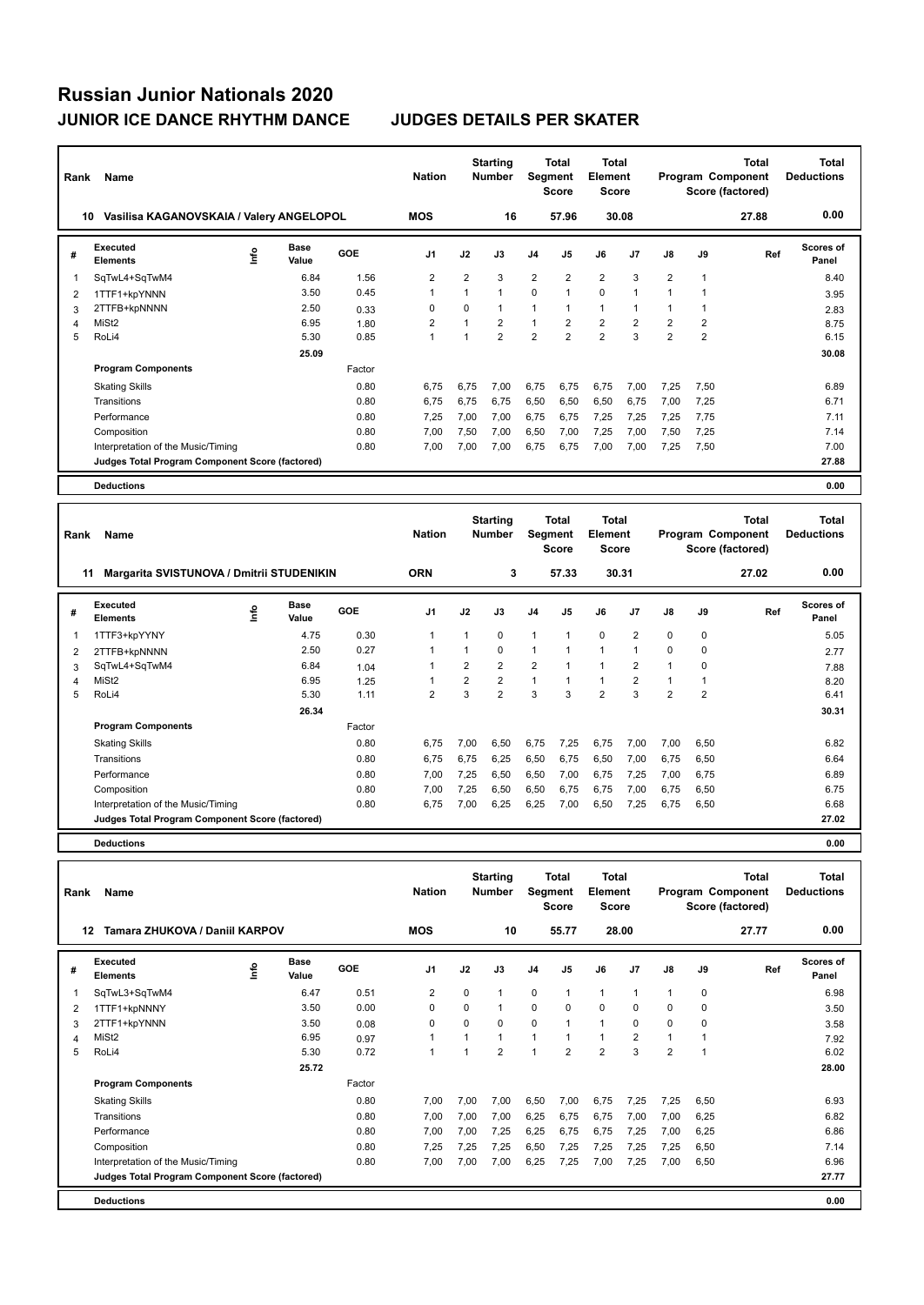| Rank           | Name                                             |    |                      |            | <b>Nation</b>  |                | <b>Starting</b><br><b>Number</b> |                | <b>Total</b><br>Segment<br><b>Score</b> | <b>Total</b><br>Element<br><b>Score</b> |                |              |              | <b>Total</b><br>Program Component<br>Score (factored) | <b>Total</b><br><b>Deductions</b> |
|----------------|--------------------------------------------------|----|----------------------|------------|----------------|----------------|----------------------------------|----------------|-----------------------------------------|-----------------------------------------|----------------|--------------|--------------|-------------------------------------------------------|-----------------------------------|
|                | Angelina ZIMINA / Aleksandr GNEDIN<br>13         |    |                      |            | <b>MOS</b>     |                | 14                               |                | 54.97                                   | 28.97                                   |                |              |              | 26.00                                                 | 0.00                              |
| #              | <b>Executed</b><br><b>Elements</b>               | ۴  | <b>Base</b><br>Value | GOE        | J <sub>1</sub> | J2             | J3                               | J4             | J5                                      | J6                                      | J7             | J8           | J9           | Ref                                                   | <b>Scores of</b><br>Panel         |
| 1              | 1TTF3+kpYYNY                                     |    | 4.75                 | 0.38       | 0              | $\mathbf 0$    | $\mathbf{1}$                     | $\mathbf{1}$   | $\mathbf{1}$                            | $\mathbf{1}$                            | $\mathbf 0$    | 1            | 1            |                                                       | 5.13                              |
| $\overline{2}$ | 2TTF2+kpYYNN                                     |    | 4.00                 | 0.30       | $\mathbf{1}$   | $\mathbf{1}$   | 0                                | 1              | $\mathbf 0$                             | $\mathbf{1}$                            | $\mathbf 0$    | $\mathbf 0$  | $\mathbf{1}$ |                                                       | 4.30                              |
| 3              | MiSt <sub>2</sub>                                |    | 6.95                 | 1.39       | $\Omega$       | $\mathbf{1}$   | $\mathbf{1}$                     | $\overline{2}$ | $\overline{2}$                          | $\overline{2}$                          | $\overline{2}$ | 1            | 1            |                                                       | 8.34                              |
| $\overline{4}$ | SqTwL4+SqTwM2                                    |    | 6.09                 | $-0.72$    | $-1$           | $-1$           | $-1$                             | $-1$           | $-1$                                    | $-1$                                    | $-3$           | $\mathbf 0$  | $-1$         |                                                       | 5.37                              |
| 5              | RoLi4                                            |    | 5.30                 | 0.53       | $\mathbf{1}$   | $\mathbf{1}$   | $\mathbf{1}$                     | 3              | $\mathbf{1}$                            | $\mathbf{1}$                            | $\overline{2}$ | $\mathbf{1}$ | $\mathbf 0$  |                                                       | 5.83                              |
|                |                                                  |    | 27.09                |            |                |                |                                  |                |                                         |                                         |                |              |              |                                                       | 28.97                             |
|                | <b>Program Components</b>                        |    |                      | Factor     |                |                |                                  |                |                                         |                                         |                |              |              |                                                       |                                   |
|                | <b>Skating Skills</b>                            |    |                      | 0.80       | 6.50           | 6,50           | 6,25                             | 6,75           | 6,50                                    | 6.50                                    | 6,75           | 6,25         | 6,50         |                                                       | 6.50                              |
|                | Transitions                                      |    |                      | 0.80       | 6,50           | 6,25           | 6,25                             | 6,50           | 6,50                                    | 6,25                                    | 6,50           | 6,00         | 6,50         |                                                       | 6.39                              |
|                | Performance                                      |    |                      | 0.80       | 6,50           | 6,50           | 6,00                             | 6,25           | 6,50                                    | 6,50                                    | 7,00           | 6,00         | 6,50         |                                                       | 6.39                              |
|                | Composition                                      |    |                      | 0.80       | 6,75           | 6,75           | 6,50                             | 6,50           | 6,50                                    | 7,00                                    | 6,50           | 6,25         | 6,75         |                                                       | 6.61                              |
|                | Interpretation of the Music/Timing               |    |                      | 0.80       | 7,00           | 6,50           | 6,25                             | 6,75           | 6,50                                    | 6,75                                    | 7,00           | 6,25         | 6,50         |                                                       | 6.61                              |
|                | Judges Total Program Component Score (factored)  |    |                      |            |                |                |                                  |                |                                         |                                         |                |              |              |                                                       | 26.00                             |
|                | <b>Deductions</b>                                |    |                      |            |                |                |                                  |                |                                         |                                         |                |              |              |                                                       | 0.00                              |
| Rank           | Name                                             |    |                      |            | <b>Nation</b>  |                | <b>Starting</b><br><b>Number</b> |                | <b>Total</b><br>Segment<br><b>Score</b> | Total<br>Element<br><b>Score</b>        |                |              |              | <b>Total</b><br>Program Component<br>Score (factored) | <b>Total</b><br><b>Deductions</b> |
|                | Taisia LINCHEVSKAIA / Timur BABAEV-SMIRNOV<br>14 |    |                      |            | MOS            |                | 4                                |                | 53.97                                   | 28.17                                   |                |              |              | 25.80                                                 | 0.00                              |
| #              | <b>Executed</b><br><b>Elements</b>               | ١m | <b>Base</b><br>Value | <b>GOE</b> | J <sub>1</sub> | J2             | J3                               | J4             | J <sub>5</sub>                          | J6                                      | J <sub>7</sub> | J8           | J9           | Ref                                                   | Scores of<br>Panel                |
| 1              | MiSt <sub>2</sub>                                |    | 6.95                 | 1.11       | $\mathbf{1}$   | $\overline{2}$ | 2                                | $\mathbf{1}$   | $\mathbf{1}$                            | $\mathbf{1}$                            | $\mathbf{1}$   | 1            | 1            |                                                       | 8.06                              |
| $\overline{c}$ | SqTwL4+SqTwM3                                    |    | 6.47                 | 0.52       | 0              | $\mathbf{1}$   | $\overline{2}$                   | $\overline{2}$ | 1                                       | 0                                       | 0              | 1            | $\mathbf 0$  |                                                       | 6.99                              |
| 3              | 1TTF1+kpYNNN                                     |    | 3.50                 | 0.08       | $-1$           | $\Omega$       | $\mathbf{1}$                     | 1              | $\Omega$                                | $\Omega$                                | $\Omega$       | $\Omega$     | $\mathbf 0$  |                                                       | 3.58                              |
| 4              | 2TTF1+kpYNNN                                     |    | 3.50                 | 0.08       | $\Omega$       | 0              | 1                                | 1              | 0                                       | $\Omega$                                | $-1$           | $\Omega$     | $\mathbf 0$  |                                                       | 3.58                              |
| 5              | RoLi4                                            |    | 5.30                 | 0.66       | $\mathbf{1}$   | $\mathbf{1}$   | $\overline{2}$                   | $\overline{2}$ | $\overline{2}$                          | $\mathbf{1}$                            | $\overline{2}$ | 1            | $\mathbf{1}$ |                                                       | 5.96                              |

| 5 | RoLi4                                           | 5.30  | 0.66   |      |      | C    | 2    |      |      |      |      |      | 5.96  |
|---|-------------------------------------------------|-------|--------|------|------|------|------|------|------|------|------|------|-------|
|   |                                                 | 25.72 |        |      |      |      |      |      |      |      |      |      | 28.17 |
|   | <b>Program Components</b>                       |       | Factor |      |      |      |      |      |      |      |      |      |       |
|   | <b>Skating Skills</b>                           |       | 0.80   | 6,50 | 6.75 | 6.75 | 6,50 | 6.50 | 6.50 | 6,00 | 6.25 | 6,50 | 6.50  |
|   | Transitions                                     |       | 0.80   | 6,50 | 6.50 | 6,50 | 6,50 | 6.25 | 6,25 | 5,75 | 6.25 | 6.25 | 6.36  |
|   | Performance                                     |       | 0.80   | 6,50 | 6,50 | 6,50 | 6,50 | 6,25 | 6,50 | 6,00 | 6,50 | 6,50 | 6.46  |
|   | Composition                                     |       | 0.80   | 6,25 | 6.75 | 6.75 | 6.75 | 6.50 | 6.75 | 6,00 | 6,50 | 6,25 | 6.54  |
|   | Interpretation of the Music/Timing              |       | 0.80   | 6,25 | 6.50 | 6.50 | 6.75 | 6.75 | 6.25 | 5,75 | 6.00 | 6,50 | 6.39  |
|   | Judges Total Program Component Score (factored) |       |        |      |      |      |      |      |      |      |      |      | 25.80 |

**Deductions 0.00**

| Rank | Name                                            |                   |       |         | <b>Nation</b>  |          | <b>Starting</b><br><b>Number</b> | <b>Segment</b> | <b>Total</b><br><b>Score</b> | <b>Total</b><br>Element<br><b>Score</b> |                |               |                | <b>Total</b><br>Program Component<br>Score (factored) | <b>Total</b><br><b>Deductions</b> |
|------|-------------------------------------------------|-------------------|-------|---------|----------------|----------|----------------------------------|----------------|------------------------------|-----------------------------------------|----------------|---------------|----------------|-------------------------------------------------------|-----------------------------------|
| 15   | Ekaterina RYBAKOVA / Ivan MAKHNONOSOV           |                   |       |         | <b>MOS</b>     |          | 8                                |                | 53.03                        | 28.20                                   |                |               |                | 24.83                                                 | 0.00                              |
| #    | Executed<br><b>Elements</b>                     | <b>Base</b><br>۴ů | Value | GOE     | J <sub>1</sub> | J2       | J3                               | J <sub>4</sub> | J5                           | J6                                      | J7             | $\mathsf{J}8$ | J9             | Ref                                                   | Scores of<br>Panel                |
| 1    | SqTwL4+SqTwM4                                   |                   | 6.84  | 0.10    | $-1$           | $\Omega$ | 0                                | $\mathbf 0$    | $\mathbf 0$                  | $\mathbf 0$                             | $\overline{1}$ |               | $\mathbf 0$    |                                                       | 6.94                              |
| 2    | SILi4                                           |                   | 5.30  | 0.46    | 1              | 1        | 1                                | $\mathbf{1}$   |                              | $\mathbf{1}$                            | $\overline{2}$ |               | $\overline{1}$ |                                                       | 5.76                              |
| 3    | 1TTF3+kpNYYY                                    |                   | 4.75  | 0.08    | $-1$           | $\Omega$ | 1                                | 0              | $\Omega$                     | 0                                       | 0              | $\Omega$      | 1              |                                                       | 4.83                              |
| 4    | 2TTF2+kpYYNN                                    |                   | 4.00  | 0.00    | 0              | $\Omega$ | 0                                | $\mathbf 0$    | 1                            | 0                                       | $\Omega$       | $\Omega$      | $\Omega$       |                                                       | 4.00                              |
| 5    | MiSt <sub>2</sub>                               |                   | 6.95  | $-0.28$ | $-1$           | $-1$     | 0                                | $\Omega$       | $\Omega$                     | $-1$                                    | $\Omega$       | $\Omega$      | $\mathbf 0$    |                                                       | 6.67                              |
|      |                                                 |                   | 27.84 |         |                |          |                                  |                |                              |                                         |                |               |                |                                                       | 28.20                             |
|      | <b>Program Components</b>                       |                   |       | Factor  |                |          |                                  |                |                              |                                         |                |               |                |                                                       |                                   |
|      | <b>Skating Skills</b>                           |                   |       | 0.80    | 5.75           | 6,25     | 6,50                             | 6,25           | 6,25                         | 6,50                                    | 6,50           | 6,25          | 6,25           |                                                       | 6.32                              |
|      | Transitions                                     |                   |       | 0.80    | 6,00           | 6,00     | 6.25                             | 6,00           | 6.00                         | 6,00                                    | 6,25           | 6.00          | 6,00           |                                                       | 6.04                              |
|      | Performance                                     |                   |       | 0.80    | 5.75           | 6.00     | 6.50                             | 6,00           | 6.25                         | 6,25                                    | 6,50           | 6.25          | 6.00           |                                                       | 6.18                              |
|      | Composition                                     |                   |       | 0.80    | 6,00           | 6,25     | 6.75                             | 6,25           | 6,50                         | 6,50                                    | 6,25           | 6,50          | 6,25           |                                                       | 6.36                              |
|      | Interpretation of the Music/Timing              |                   |       | 0.80    | 6.00           | 5,75     | 6.50                             | 6,00           | 6,25                         | 6,25                                    | 6.00           | 6.25          | 6,25           |                                                       | 6.14                              |
|      | Judges Total Program Component Score (factored) |                   |       |         |                |          |                                  |                |                              |                                         |                |               |                |                                                       | 24.83                             |
|      | <b>Deductions</b>                               |                   |       |         |                |          |                                  |                |                              |                                         |                |               |                |                                                       | 0.00                              |
|      | Violation of choreo restrictions:               | (1 of 10)         |       |         |                |          |                                  |                |                              |                                         |                |               |                |                                                       |                                   |